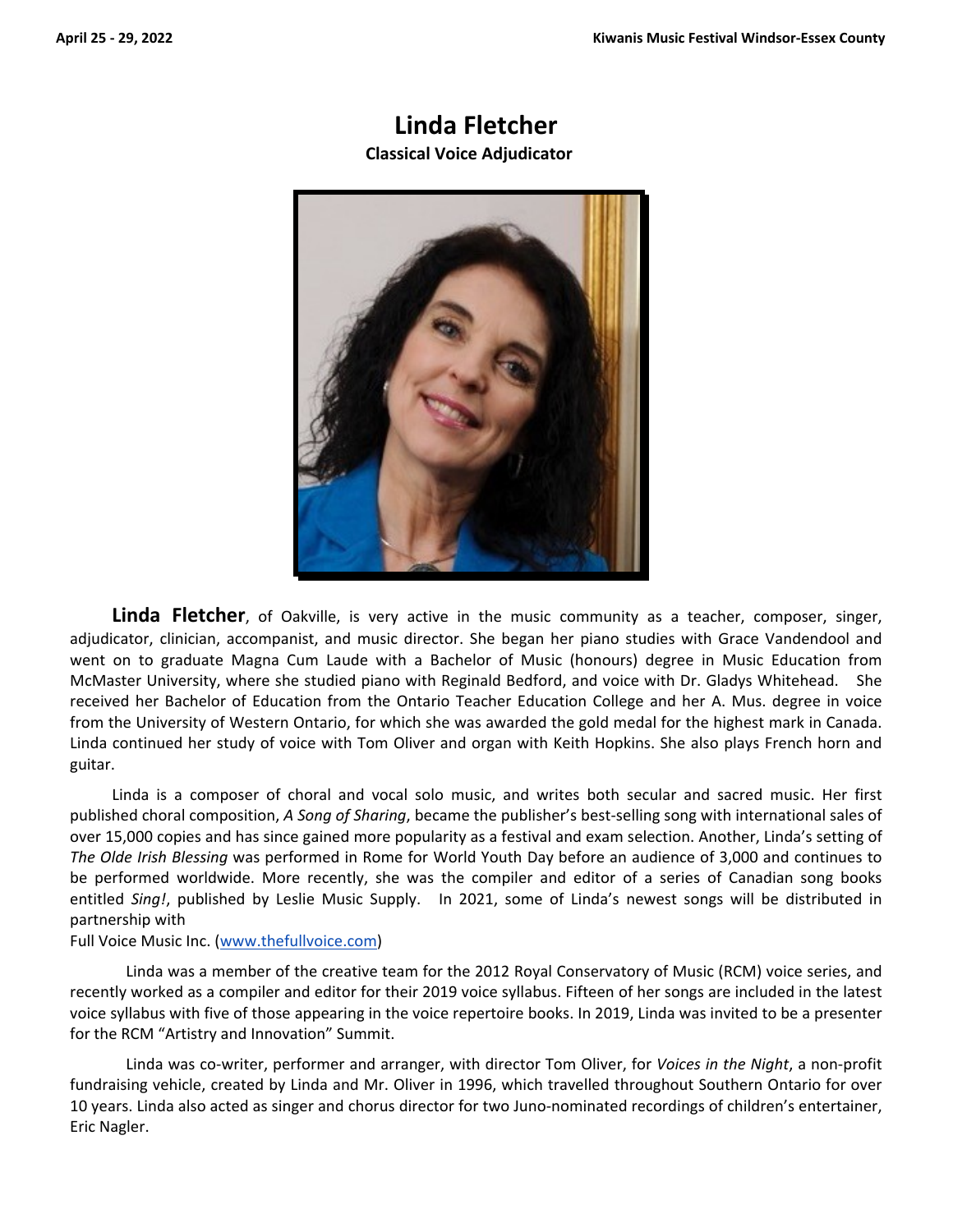In 2006, Linda was the recipient of the Pauline McGibbon Lifetime Achievement in the Arts award, presented at Roy Thomson Hall. In 2012, she was the recipient of the Ontario Registered Music Teachers' Association's Special Teacher Award. At the 2016 convocation at Koerner Hall, the Royal Conservatory of Music honoured Linda as a Teacher of Distinction in recognition of her commitment to music education and contribution to the field of teaching. Linda was a featured composer in the 2002 Canadian Composer's Calendar and has also been featured in the magazine *Arts About Town*.

Linda has served as organist and choir director at Walton Memorial United Church for 40 years where, in addition to multiple weekly worship services, she directs many concerts and music presentations. Walton has a vibrant music programme of over 70 singers in three choirs.

Linda has taught piano and voice privately for close to 50 years but in later years has focused primarily on voice. She still maintains a thriving private studio. Her students and choirs have won many local, provincial, and international awards for piano, singing, and composition including numerous RCM gold medals. Several of Linda's students have gone on to perform professionally on international stages including Disney, Mirvish, Broadway Tours, Stratford, American Idol, America's Got Talent, and as composers and recording artists.

Linda has adjudicated major music festivals across Canada. She is actively involved in local music festivals as syllabus advisor, concert fundraiser, and accompanist. She is co-founder and President of the Oakville Vocal Arts Festival. She also continues to work as an accompanist for voice and music theatre for the OMFA Provincial competitions.

Linda is a member of ACTRA, NATS, SOCAN, and ORMTA, where she served on the executive for ten years and was a workshop clinician for their 2012 ORMTA Provincial Convention.

Linda continues to reside in Oakville with her husband, John. They are blessed with four children who also share Linda's love of music, and five grandchildren.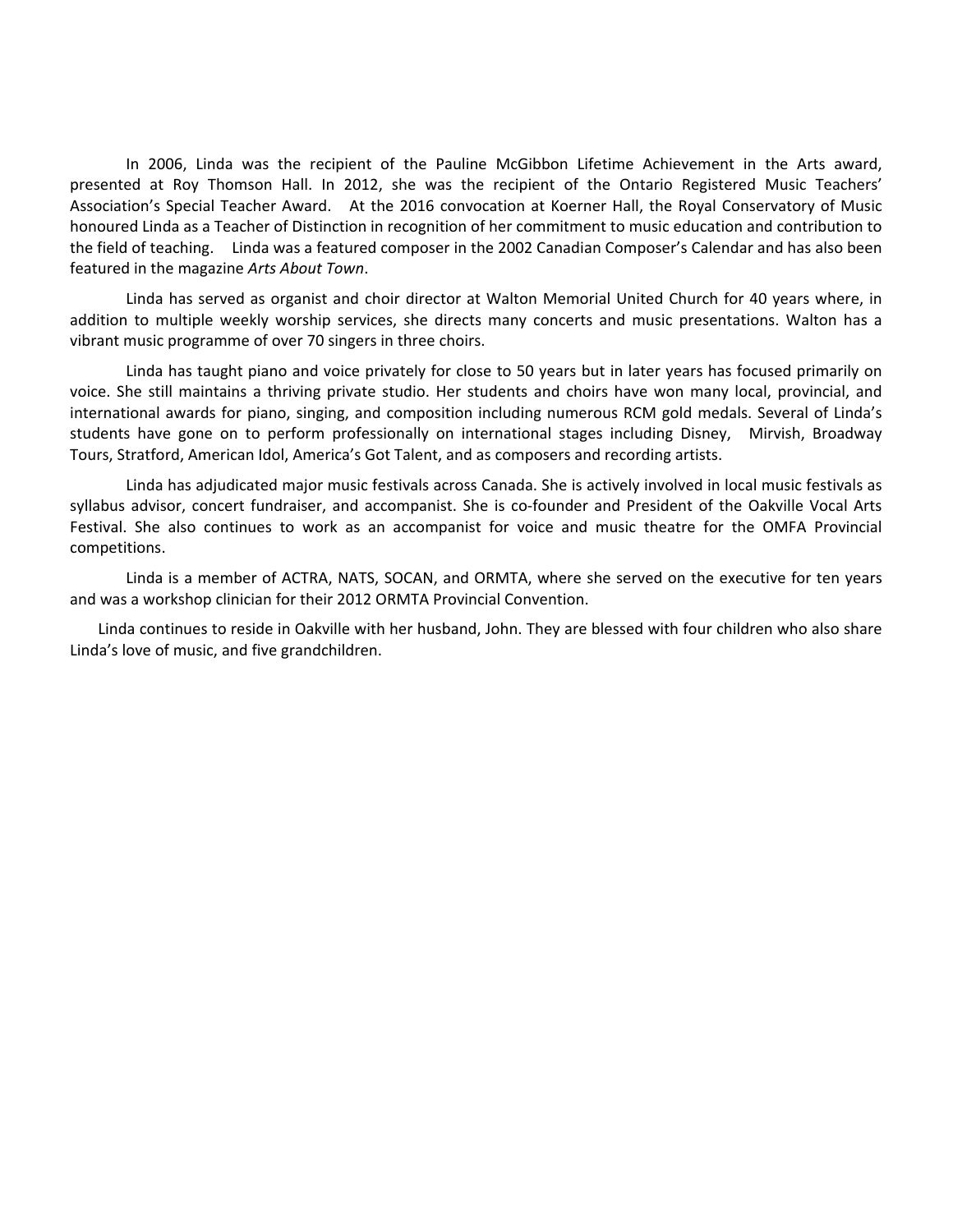## **Voice WeVu Online Adjudication Ms. Linda Fletcher**

| <b>Ranking:</b>  | Other than the ranking identified by number, names are in random order. |                                                      |
|------------------|-------------------------------------------------------------------------|------------------------------------------------------|
| $V$ 101          | <b>General Solos - Level/Grade 1</b>                                    |                                                      |
| 2 <sub>nd</sub>  | Ayaana Kumar                                                            | The Wind /C. Sharman                                 |
| 1st              | Grace Li                                                                | All Things Bright and Beautiful /arr. A. & F. Kinney |
| V <sub>102</sub> | <b>General Solos - Level/Grade 2</b>                                    |                                                      |
| 1st              | <b>Ethan Feng</b>                                                       | De colores /arr. L. Fletcher                         |
| $V$ 103          | <b>General Solos - Level/Grade 3</b>                                    |                                                      |
| 1st              | Jonathan Crane                                                          | Computer Cat /D. Rhodenizer                          |
| 2 <sub>nd</sub>  | <b>Iffat Eliza Hasnat</b>                                               | The Stars are with the Voyager /arr. J. Althouse     |
| 3rd              | Amara Zaman                                                             | My Cedar Canoe /M. Hill Duncan                       |
| $V$ 104          | <b>General Solos - Level/Grade 4</b>                                    |                                                      |
| 1st              | Neela Noble                                                             | The Owls /P. Jenkyns                                 |
| 2 <sub>nd</sub>  | Melinda Ru                                                              | Twilight /T.F Dunhill                                |
| 2 <sub>nd</sub>  | Madison Zhou                                                            | The Tiger /P. Jenkyns                                |
| V <sub>105</sub> | <b>General Solos - Level/Grade 5</b>                                    |                                                      |
| 1st              | <b>Farzin Habib</b>                                                     | Forty Little Birdies /D. Rhodenizer                  |
| 2 <sub>nd</sub>  | Mouren Onannya Kabir                                                    | Moon, sing /J. Washburn                              |
| V <sub>106</sub> | <b>General Solos - Level/Grade 6</b>                                    |                                                      |
| 1st              | Melody Hearn                                                            | Wade in the Water /W. Menfield                       |
| 2 <sub>nd</sub>  | Zoe Huang                                                               | Shenandoah /M. Mrozinski                             |

3rd Lakshmi Tharuvai **How Can I Keep From Singing?** /R. Lowry arr. F. Kinney

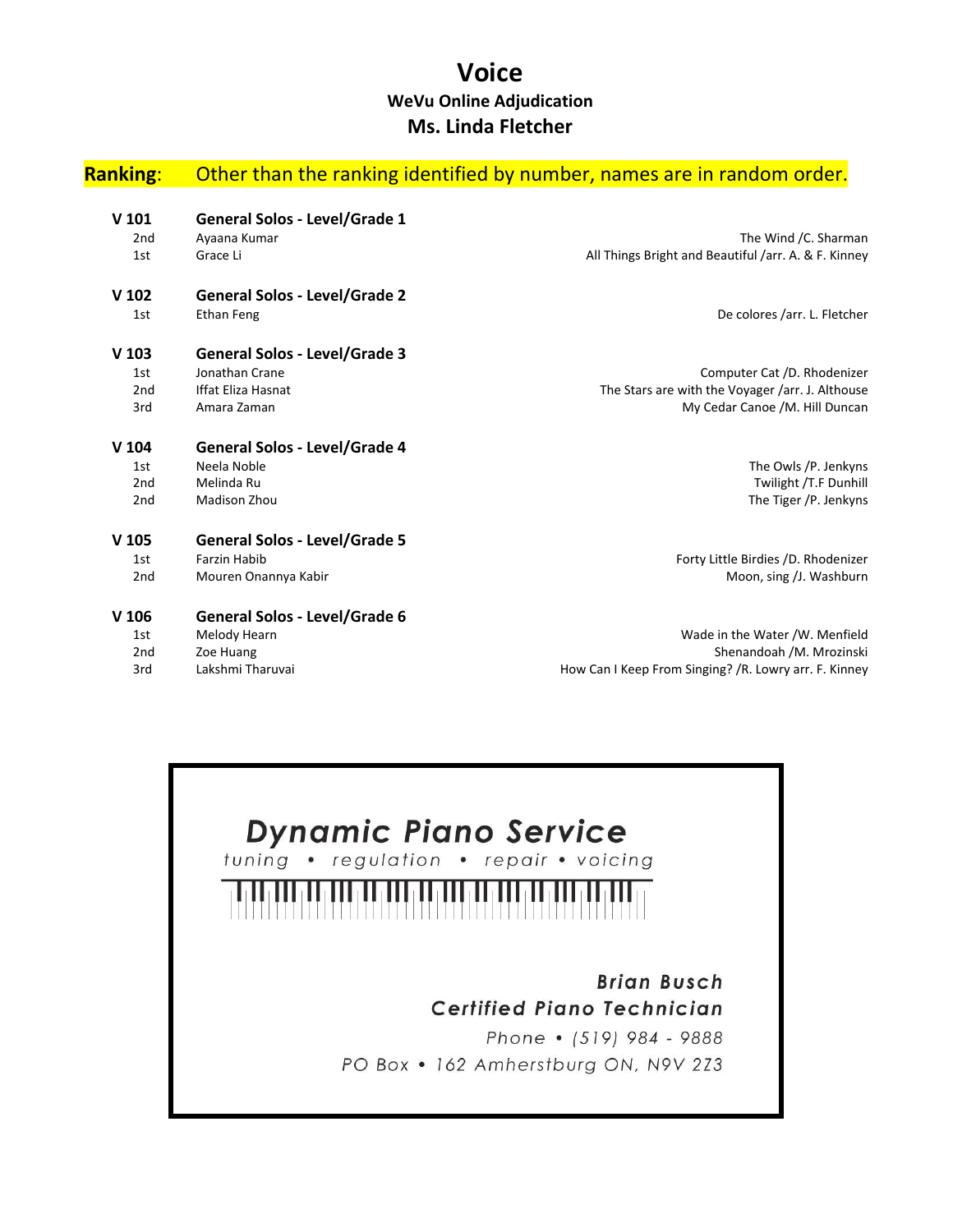# **Ranking**: Other than the ranking identified by number, names are in random order.

|                                                                         | <b>General Solos - Level/Grade 7</b>          | V <sub>107</sub> |  |
|-------------------------------------------------------------------------|-----------------------------------------------|------------------|--|
| Come and Trip It /G.F. Handel                                           | Cara Cozad                                    | 2 <sub>nd</sub>  |  |
| Daisy Time /M. Hill Duncan                                              | Alicia Dai                                    | 1st              |  |
| The Green Dog /H. Kingsley                                              | Sage Stapleton                                | 2 <sub>nd</sub>  |  |
|                                                                         | <b>General Solos - Level/Grade 8</b>          | V <sub>108</sub> |  |
| Quilled Sonnet /J.K. Wright                                             | Sophia Simone                                 | 1st              |  |
| The Little Horses /A. Copland                                           | <b>Emily Yang</b>                             | 2 <sub>nd</sub>  |  |
|                                                                         | General Solos - Level/Grade 9                 | V 109            |  |
| Sea fever /Ireland                                                      | Matthew Holdaway                              | 1st              |  |
| Long Time Ago /A. Copland                                               | Yasaman Masoudi                               | 2 <sub>nd</sub>  |  |
|                                                                         | <b>General Solos - Open</b>                   | V 111            |  |
| Automne /G. Faure                                                       | <b>Braylon Belanger</b>                       | 1st              |  |
|                                                                         |                                               |                  |  |
|                                                                         | <b>General Solos - Preparatory</b>            | V <sub>1PR</sub> |  |
| Teddy Bear's Picnic /arr. F. Kinney                                     | Melisa Ru                                     | 1st              |  |
|                                                                         | Traditional (True) Folk Songs - Level/Grade 1 | V <sub>201</sub> |  |
| Red River Valley /arr. C. Donkin                                        | Grace Li                                      | 1st              |  |
|                                                                         |                                               |                  |  |
|                                                                         | Traditional (True) Folk Songs - Level/Grade 2 | V <sub>202</sub> |  |
| Corragio, ben mio /arr. S. Chatman                                      | <b>Ethan Feng</b>                             | 1st              |  |
|                                                                         | Traditional (True) Folk Songs - Level/Grade 3 | V <sub>203</sub> |  |
| Jack Was Every Inch a Sailor /anonymous                                 | Jonathan Crane                                | 1st              |  |
| Aupres de ma blonde /A. & F. Kinney                                     | Iffat Eliza Hasnat                            | 2 <sub>nd</sub>  |  |
| Aupres de ma blonde / French Canadian Folk Song, arr by: A. & F. Kinney | Amara Zaman                                   | 3rd              |  |
|                                                                         | Traditional (True) Folk Songs - Level/Grade 4 | V <sub>204</sub> |  |
| L'etoile du matin /J-B T. Weckerlin                                     | Melinda Ru                                    | 1st              |  |
|                                                                         |                                               |                  |  |
|                                                                         | Traditional (True) Folk Songs - Level/Grade 5 | V <sub>205</sub> |  |
| Liza Jane / American Folk Song Arr. J. Althouse                         | <b>Farzin Habib</b><br>Mouren Onannya Kabir   | 2 <sub>nd</sub>  |  |
| Liza Jane / American Folk Song, arr. By J. Althouse                     |                                               | 1st              |  |
|                                                                         | Traditional (True) Folk Songs - Level/Grade 6 | V <sub>206</sub> |  |
| Shenandoah /arr. Mark Mrozinski                                         | Lakshmi Tharuvai                              | 1st              |  |
|                                                                         | Traditional (True) Folk Songs - Level/Grade 7 | V <sub>207</sub> |  |
| Danny Boy /F. Weatherly                                                 | Cara Cozad                                    | 1st              |  |
|                                                                         |                                               |                  |  |
|                                                                         | Traditional (True) Folk Songs - Level/Grade 8 | V 208            |  |
| Shady Grove /arr. C. Donkin                                             | <b>Emily Yang</b>                             | 1st              |  |
|                                                                         | Italian Art Songs - Level/Grade 4             | V304             |  |
| Non lo diro col labbro /G.F. Handel                                     | Madison Zhou                                  | 1st              |  |
|                                                                         | Italian Art Songs - Level/Grade 6             | V 306            |  |
| Dove sei, amato bene? /G.F. Handel                                      | Lakshmi Tharuvai                              | 1st              |  |
|                                                                         |                                               |                  |  |
|                                                                         | Italian Art Songs - Level/Grade 7             | V 307            |  |
| Caro mio ben /G. Giordani                                               | Sage Stapleton                                | 1st              |  |
|                                                                         |                                               |                  |  |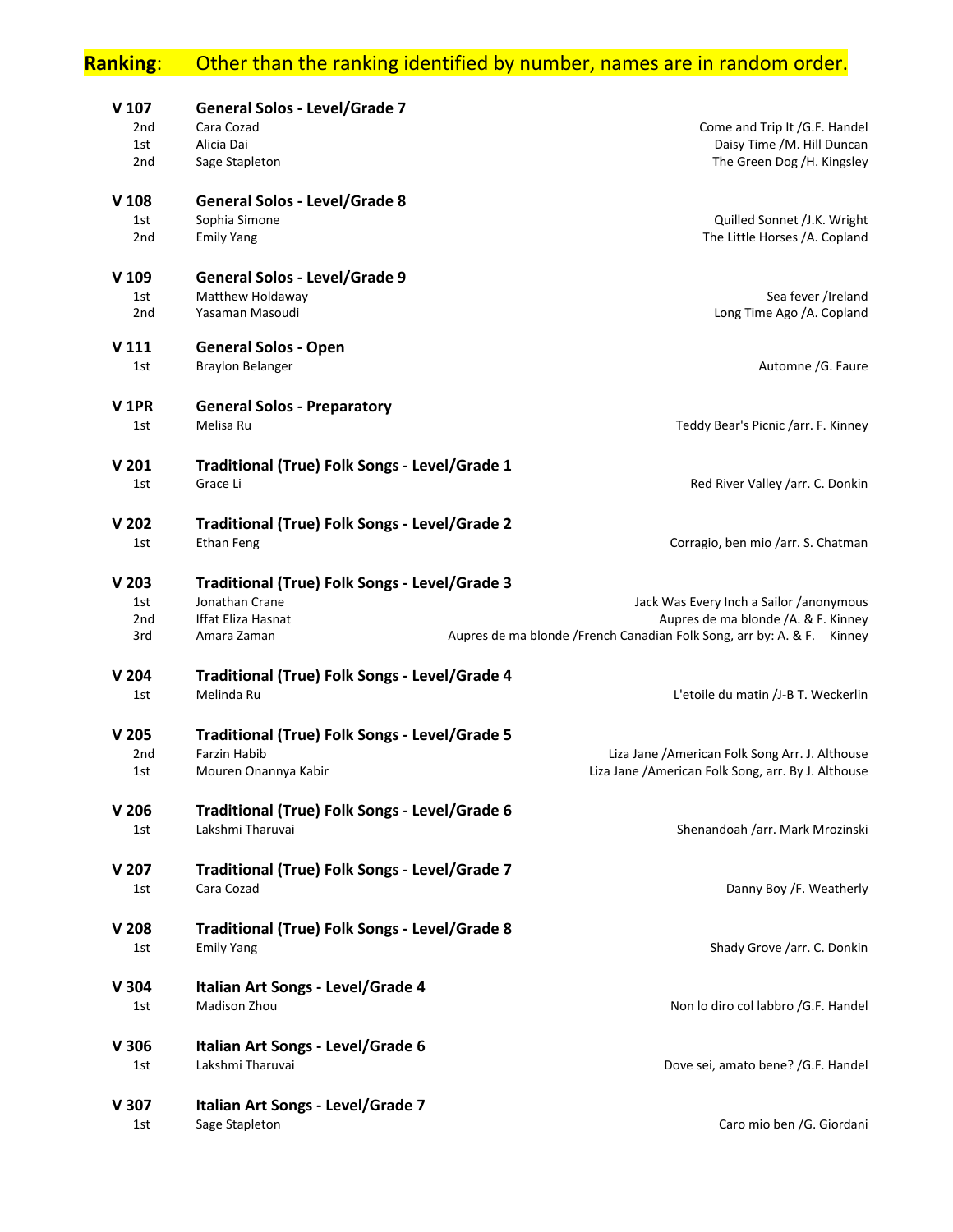# **Ranking**: Other than the ranking identified by number, names are in random order.

| Intorno all'idol mio /A. Cesti                                   | Italian Art Songs - Level/Grade 8<br>Mike Katsilas   | V 308<br>2nd     |  |
|------------------------------------------------------------------|------------------------------------------------------|------------------|--|
| Amor Preparami /A. Scarlatti                                     | Sophia Simone                                        | 1st              |  |
|                                                                  | Italian Art Songs - Level/Grade 9                    | V 309            |  |
| Amarilli, mia bella / Caccini<br>Un Moto Di Gioia /W.A. Mozart   | Matthew Holdaway<br>Yasaman Masoudi                  | 1st<br>2nd       |  |
|                                                                  |                                                      |                  |  |
|                                                                  | German Art Songs - Level/Grade 1                     | $V$ 401          |  |
| Wiegenlied /F. Fleischmann                                       | Grace Li                                             | 1st              |  |
|                                                                  | <b>German Art Songs - Level/Grade 3</b>              | $V$ 403          |  |
| An die Laute /F. Schubert                                        | <b>Iffat Eliza Hasnat</b>                            | 1st              |  |
|                                                                  | <b>German Art Songs - Level/Grade 5</b>              | V 405            |  |
| Verrathene Liebe /R. Schumann                                    | <b>Farzin Habib</b>                                  | 1st              |  |
|                                                                  | German Art Songs - Level/Grade 7                     | V 407            |  |
| Ein Schwan / E. Grieg                                            | Alicia Dai                                           | 1st              |  |
|                                                                  |                                                      |                  |  |
| Sonntag Op. 47 No. 3 /J. Brahms                                  | German Art Songs - Level/Grade 8<br>Sophia Simone    | V 408<br>1st     |  |
|                                                                  |                                                      |                  |  |
|                                                                  | German Art Songs - Level/Grade 9                     | V 409            |  |
| Halt! /F. Schubert                                               | Matthew Holdaway                                     | 1st              |  |
|                                                                  | German Art Songs - Level/Grade 10                    | $V$ 410          |  |
| Wie Melodien zieht es mir op. 105 /J. Brahms                     | <b>Braylon Belanger</b>                              | 1st              |  |
|                                                                  | French Art Songs - Level/Grade 3                     | V 503            |  |
| La tragique histoire du petit René /F. Poulenc                   | Jonathan Crane                                       | 1st              |  |
|                                                                  | French Art Songs - Level/Grade 4                     | V <sub>504</sub> |  |
| L'etoile du matin /J-B.T. Werckerlin                             | Neela Noble                                          | 1st              |  |
|                                                                  | French Art Songs - Level/Grade 6                     | V 506            |  |
| Colette / C. Chaminade                                           | Melody Hearn                                         | 1st              |  |
|                                                                  |                                                      |                  |  |
| Elegie / E. Satie                                                | French Art Songs - Level/Grade 7<br>Cara Cozad       | V 507<br>1st     |  |
| Plaisir d'amour /J-P Martini                                     | Alicia Dai                                           | 2nd              |  |
|                                                                  | French Art Songs - Level/Grade 8                     | V 508            |  |
| Chanson D'Amour /G. Faure                                        | <b>Emily Yang</b>                                    | 1st              |  |
|                                                                  |                                                      |                  |  |
| Van Gli Effluvi de le Rose /F.P. Tosti                           | <b>World Languages - Level/Grade 7</b><br>Cara Cozad | V 707<br>1st     |  |
|                                                                  |                                                      |                  |  |
|                                                                  | <b>Canadian Composers - Level/Grade 1</b>            | V 801            |  |
| The Penguin Ball /D. Rhodenizer                                  | Ayaana Kumar                                         | 1st              |  |
|                                                                  | <b>Canadian Composers - Level/Grade 4</b>            | V 804            |  |
| Let In The Clear /D. MacIntyre                                   | Mouren Onannya Kabir                                 | 1st              |  |
| The Old "Mayflower" /D.F. Cook<br>The Old "Mayflower" /D.F. Cook | Melinda Ru<br>Madison Zhou                           | 1st<br>2nd       |  |
|                                                                  |                                                      |                  |  |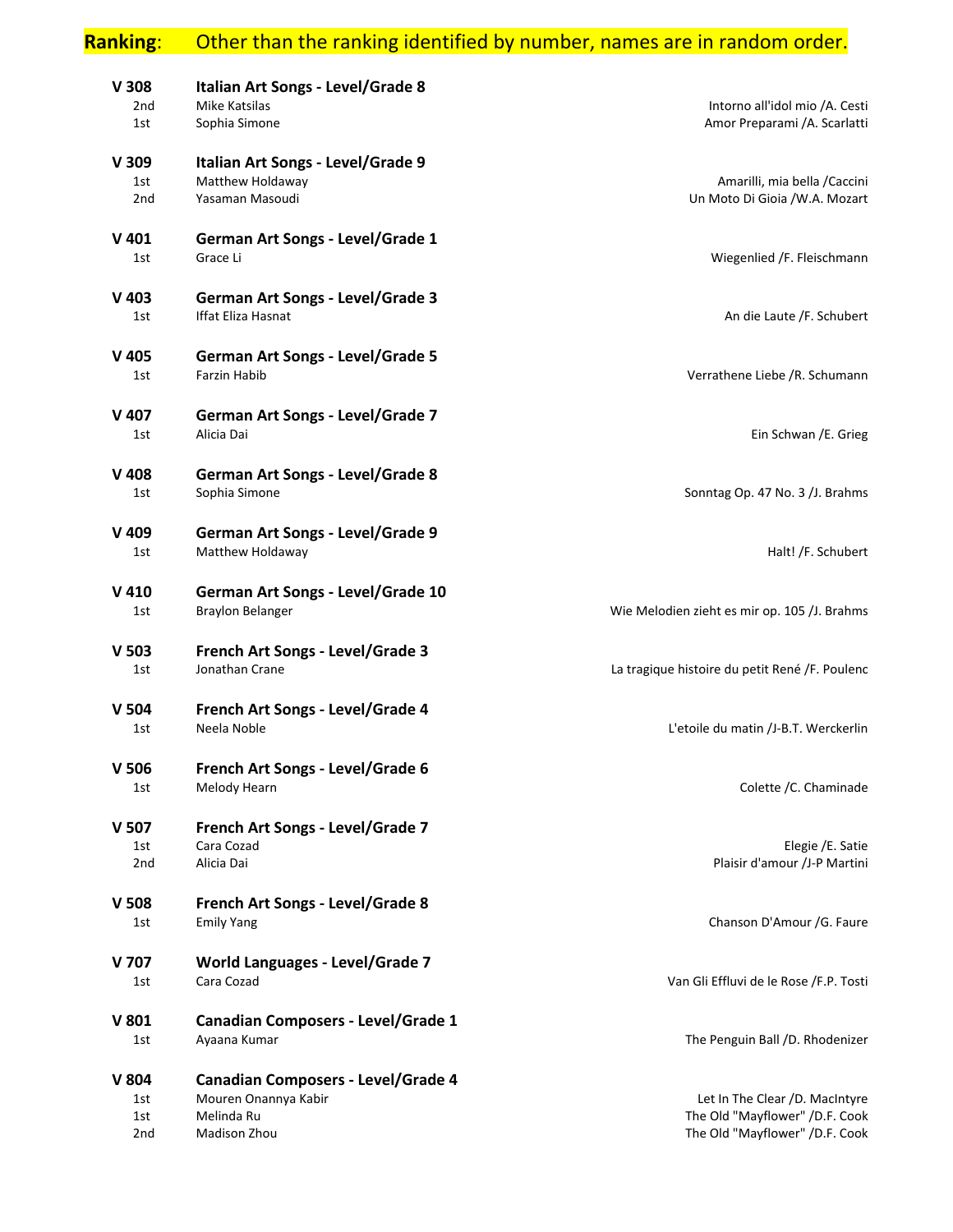### **Ranking**: Other than the ranking identified by number, names are in random order.

| V 8PR<br>Melisa Ru<br>1st  | <b>Canadian Composers - Preparatory</b>                                    | I Need a Home for My Dinosaur /D. Rhodenizer                                      |
|----------------------------|----------------------------------------------------------------------------|-----------------------------------------------------------------------------------|
| V 901<br>1st               | <b>English Art Songs - Level/Grade 1</b><br>Ayaana Kumar                   | Silver Moon /L. Marsh                                                             |
| V 907<br>Alicia Dai<br>1st | English Art Songs - Level/Grade 7                                          | The Willow Song /A. Sullivan                                                      |
| V 9PR<br>Melisa Ru<br>1st  | <b>English Art Songs - Preparatory</b>                                     | Underwater /L. Marsh                                                              |
| V1001<br>1st<br>Grace Li   | Sacred or Spiritual Solos (not Oratorio) - Level/Grade 1                   | This Little Light of Mine /arr. C. Donkin                                         |
| V1003<br>1st               | Sacred or Spiritual Solos (not Oratorio) - Level/Grade 3<br>Jonathan Crane | Ave Maria /F. Schubert                                                            |
| V1008<br>1st               | Sacred or Spiritual Solos (not Oratorio) - Level/Grade 8<br>Sophia Simone  | The God of Love My Shepherd Is /E.H. Thiman                                       |
| V1101<br>1st<br>Grace Li   | <b>Contemporary Songs - Level/Grade 1</b>                                  | I'm Forever Blowing Bubbles /Kellette, arr. C. Donkin                             |
| V1611<br>1st               | <b>Oratorio Arias - Open</b><br><b>Braylon Belanger</b>                    | For behold/The people that walked in darkness /G.F. Handel                        |
| V1711<br>1st               | <b>Operatic Arias - Open</b><br><b>Braylon Belanger</b>                    | O Isis und Osiris from Die Zauberflote /W.A. Mozart                               |
| V2009<br>1st               | <b>Recital Class - Level/Grade 9</b><br>Matthew Holdaway                   | Danza, danza fanciulla gentile /Durante<br>Dans les ruines d'une abbaye /G. Faure |
| V2109<br>1st               | <b>Vocalises - Level/Grade 9</b><br>Matthew Holdaway                       | Vocalise in A Major, op. 17, no. 15 / Concone                                     |

Anita Qeschied<br>Harpist for all Occasions 2153 County Rd 27 Woodslee, ON N0R 1V0 519-975-0260 info@harpon.net / www.harpon.net Certified Harp Therapist \* Soloist \* Private Lessons Vibroacoustic Harp Therapy

Vocalise in C Major, op. 9, no. 46 /Concone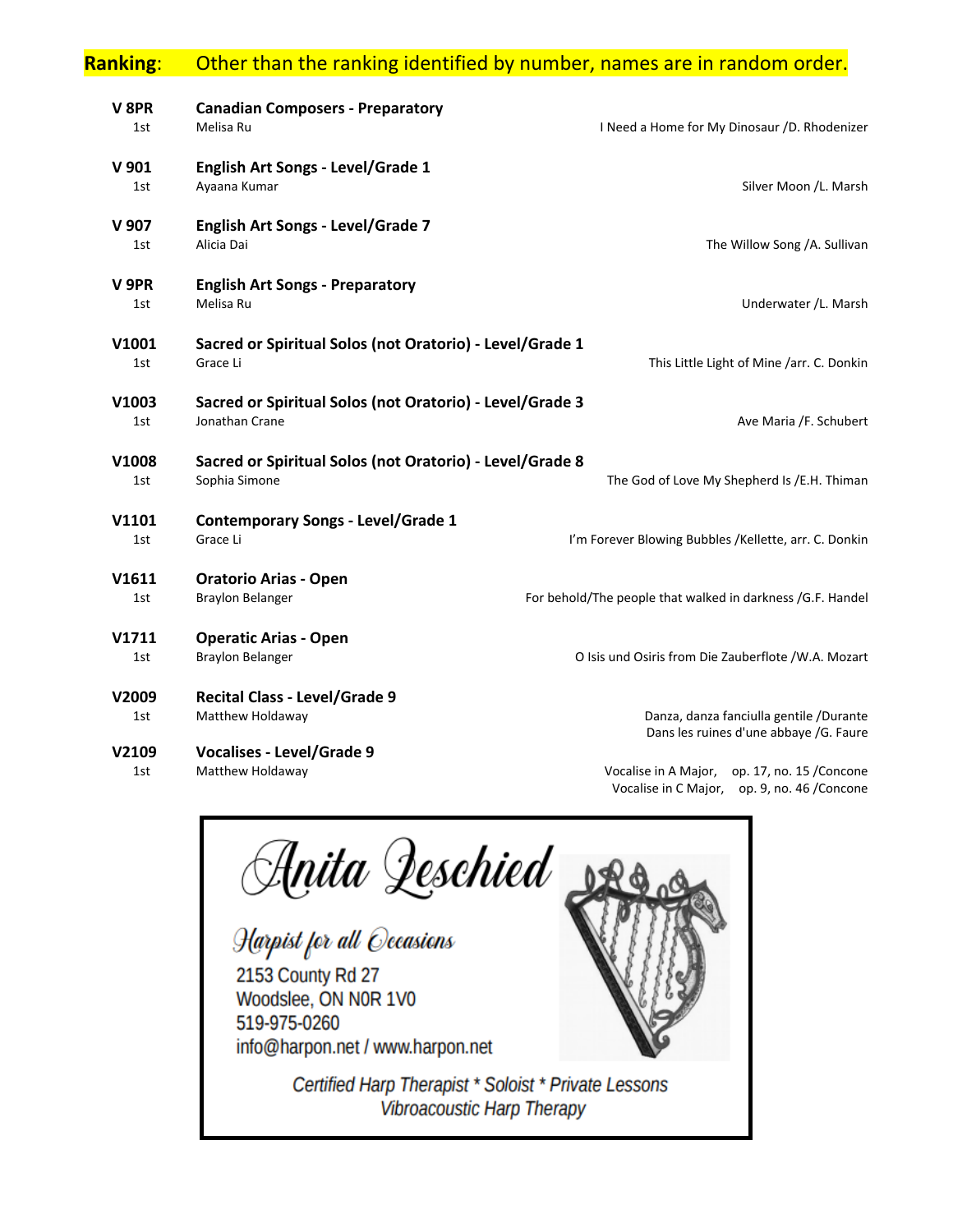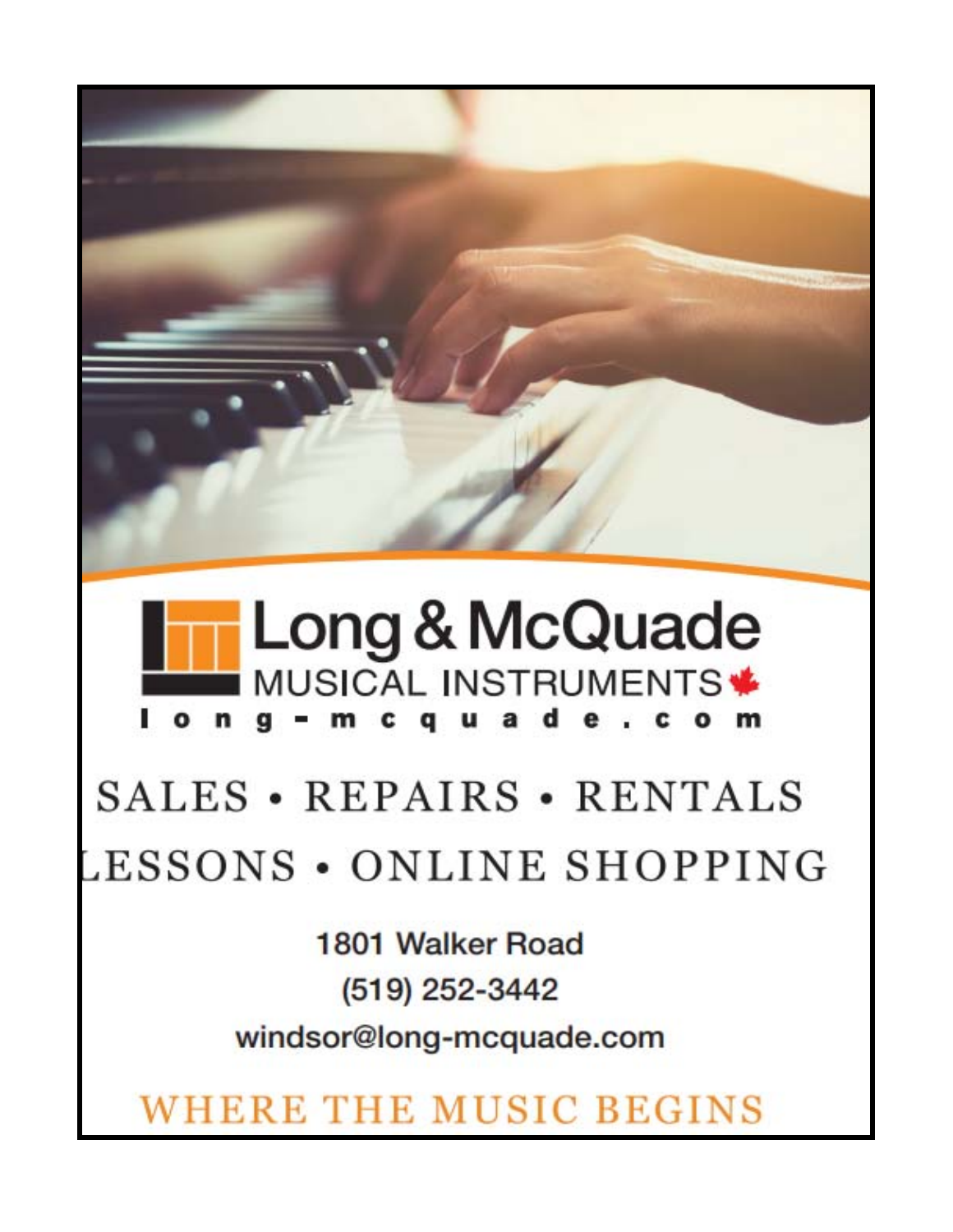

Otello Haddad (Pianist) Master's Degrees from Moscow Conservatory and Royal Conservatory Brussels, Belgium

Valia Van Parys (Pianist) Master's Degree from Royal Conservatory Brussels, Belgium

Welcoming students to our music studio in our home in South Windsor

Tel: (519) 966-7793

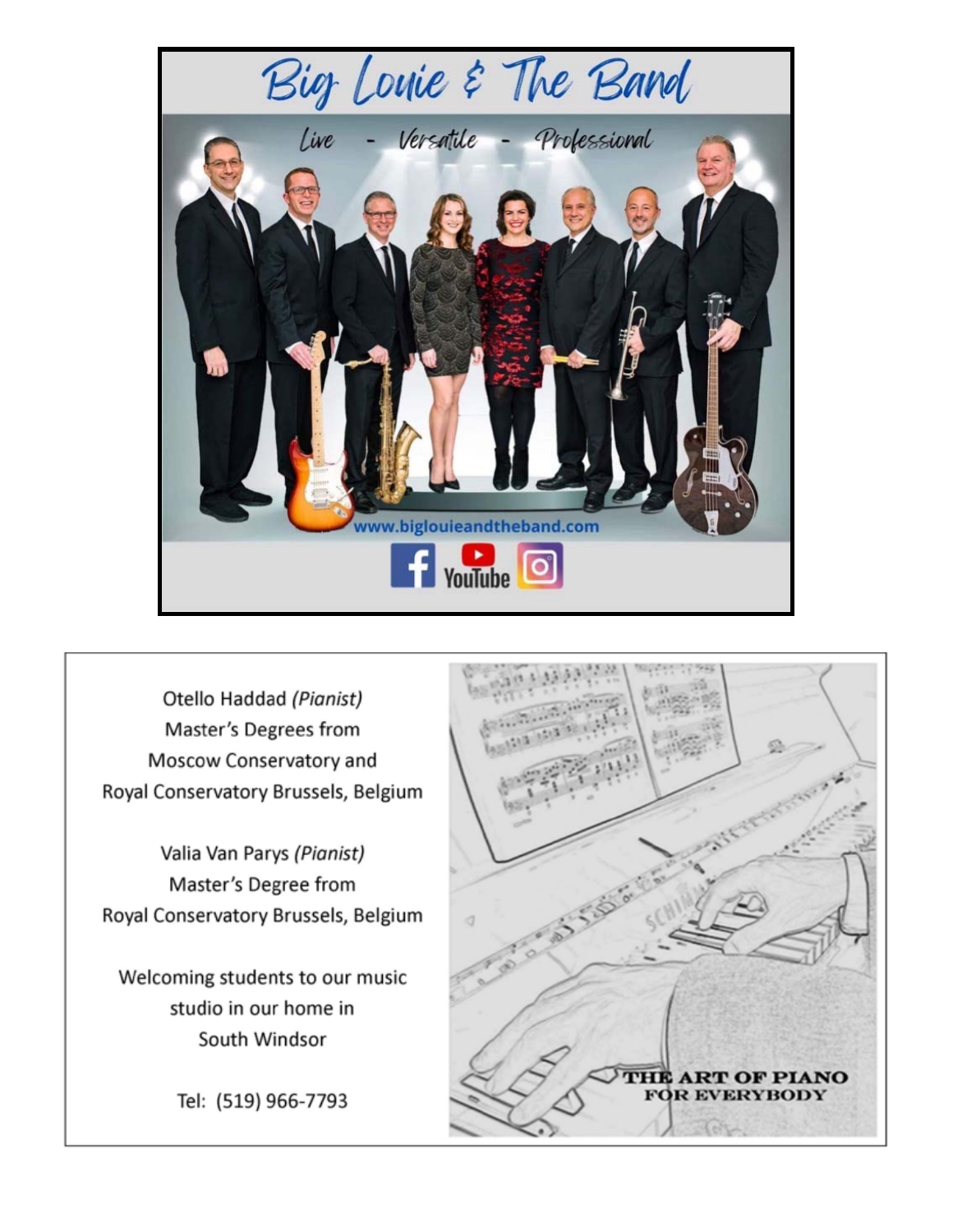

Connecting people of Windsor and Essex County through the power and passion of music.

www.windsorsymphony.com

121 University Ave. W., Windsor, ON, N9A 5P4 | 519-973-1238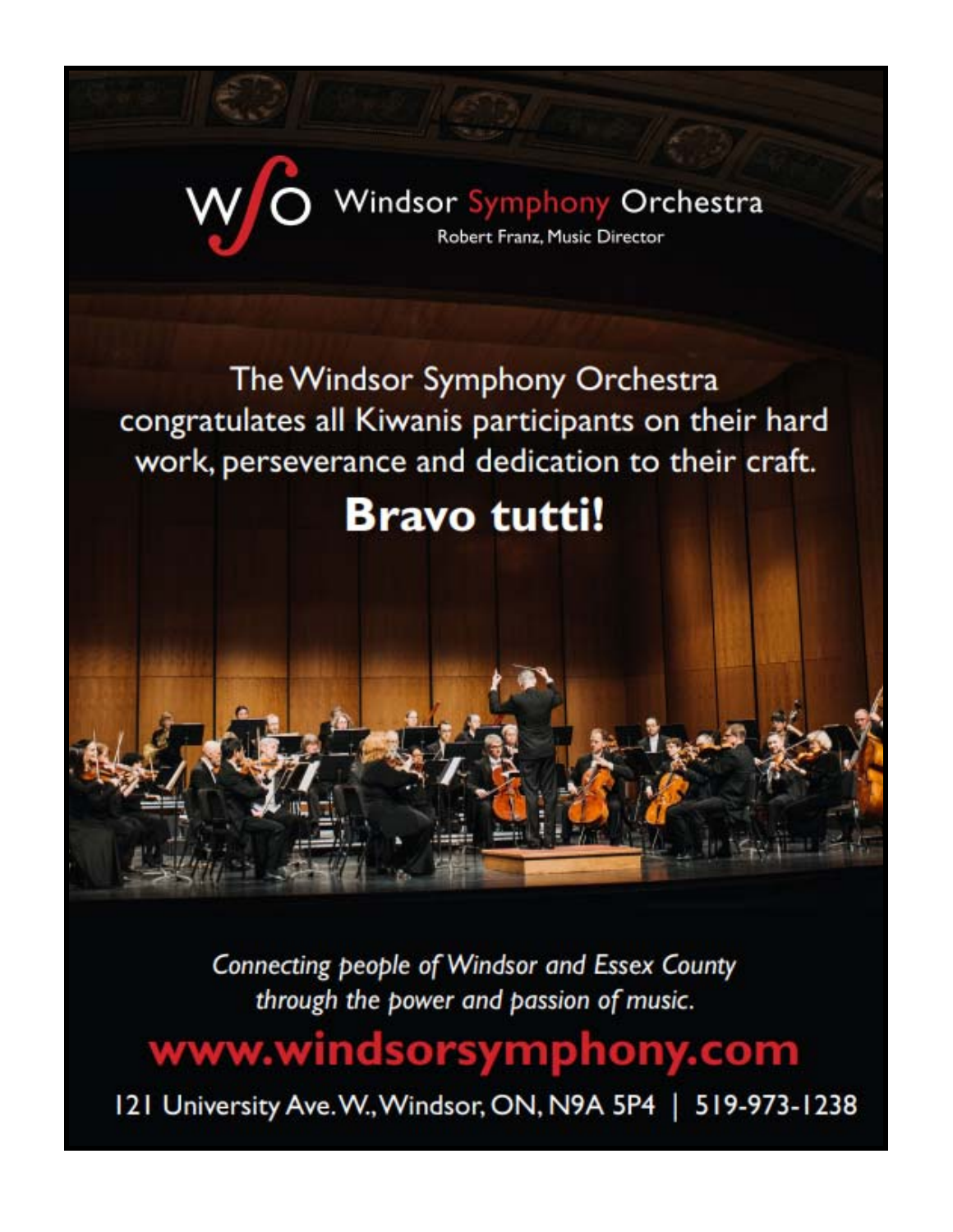



### **BACK TO PERFORMING LIVE**

Remaining events are planned for in-person performances\*

### **SPRING CONCERT** 2022

May 27th @ 7:30 PM in Windsor and June 12th @ 2 and 4 PM in Leamingto

### **MEMBERSHIP OPPORTUNITIES**

Join today: Windsor-Ontario's premier chamber choir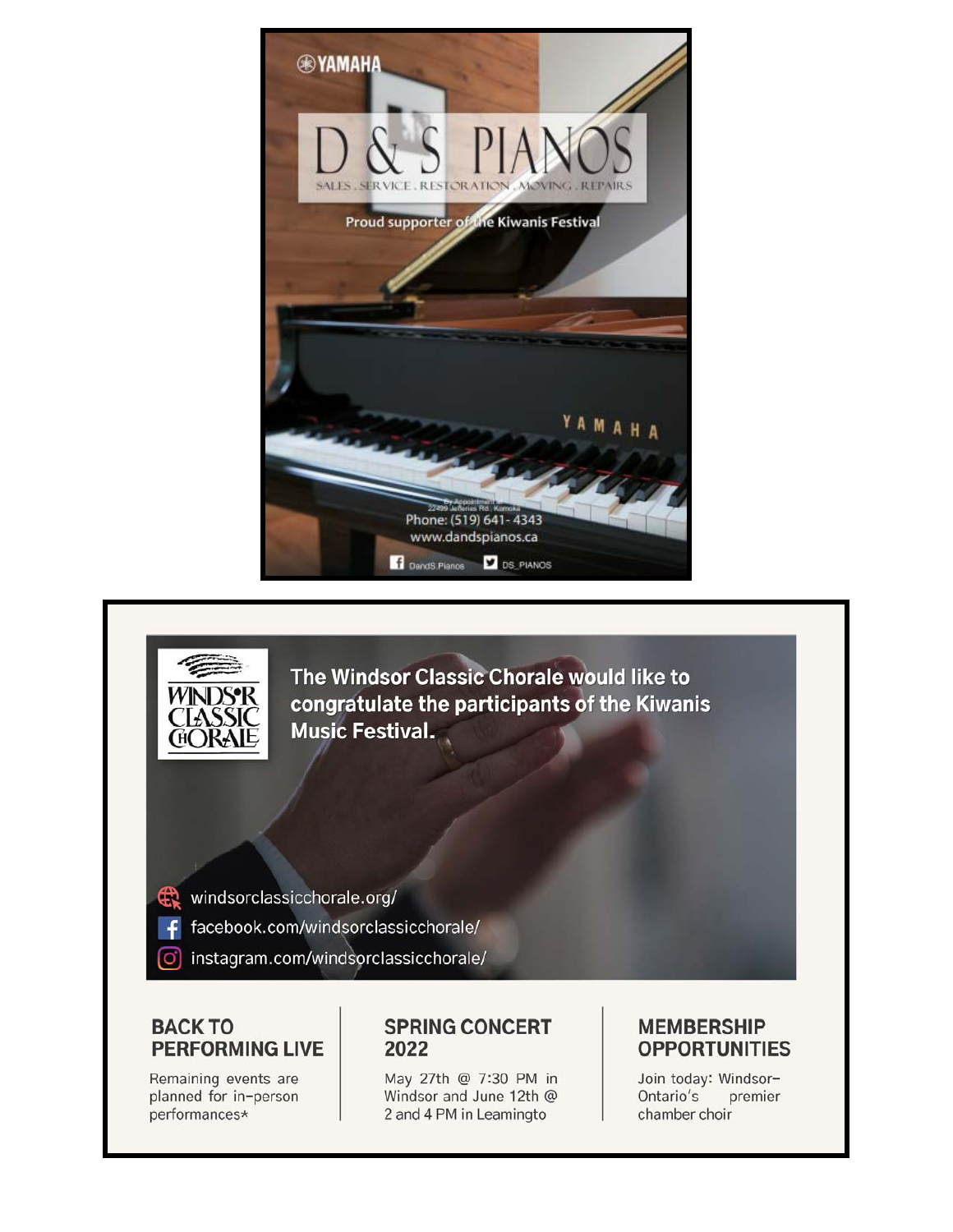**USI** "gives a soul to the universe, wings to the mind, flight to the imagination, and life to everything."-*PLATO* At the WECDSB, we value the art of music and encourage as many students as possible to participate in musical instruction. We offer our congratulations and best wishes to all those students who are participating in this year's **Kiwanis Music Festival** DSOR-ESSEX CATHOLIC "Bailding communities of faith, hope and service" **C'DE WITH YOU A** www.wecdsb.on.ca